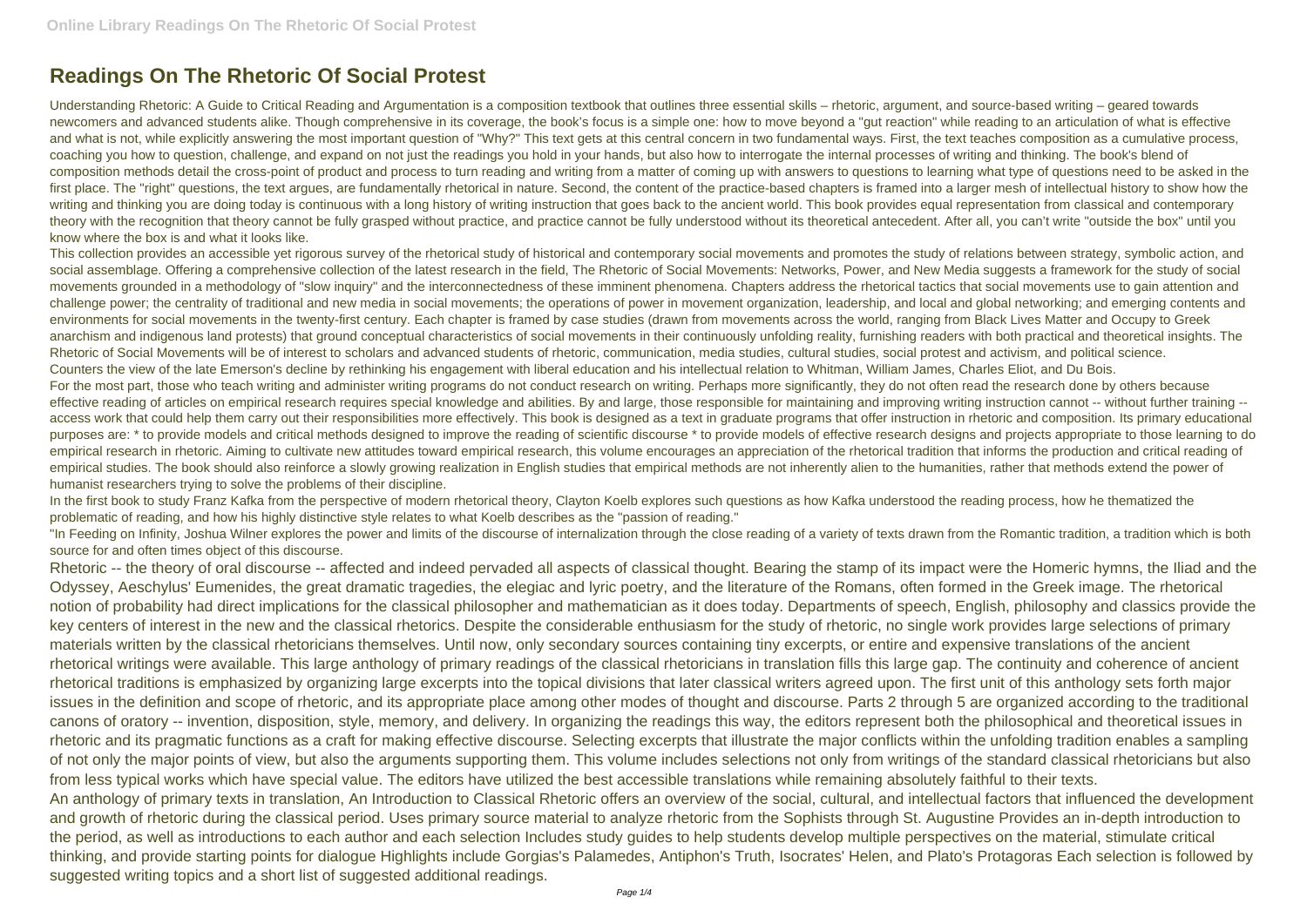## **Online Library Readings On The Rhetoric Of Social Protest**

Argues to reestablish the traditional role of rhetoric in education and discusses the importance of a student's ability to write a reasoned argument. Professional Writing and Rhetoric is a disciplinary reader that introduces students to professional writing by inviting them into conversations about the field by people in the field. Intended for undergraduates and entry-level masters students who are majoring, minoring, or getting certificates in professional writing studies, Professional Writing and Rhetoric is an edited reader that makes the field's theoretical discussions accessible to these students. Addressing a growing need as the field expands "up" from service-oriented courses and "down" from advanced graduate programs, it fills an important gap in the books currently available within professional writing studies. This text guides students into the discussions that continue to form this relatively young field by (1) organizing readings rhetorically, (2) including several readings that are regularly cited in the field's literatures, (3) selecting readings that are accessible to students, and (4) offering pedagogical devices that aid comprehension and encourage critical reflection. The aim is not to present a "greatest hits of the field," nor to direct students' thinking and practice toward the hottest new theories, nor to challenge the thinking of those already comfortably in the field. Instead, older and newer selections are intermixed within a rhetorical framework to encourage students to make connections across readings, promote reflective rhetorical practice, stimulate discussion, and encourage students to become co-inquirers within the discipline.

"When it is done well, deconstructive criticism can be a pleasure to read, as it is in the case of Barbara Johnson. Her discussions of the reading process... are patient, ingenious, and persuasive." -- Robert Scholes, Yale Review

In this volume, Ryden and Marshall bring together the field of composition and rhetoric with critical whiteness studies to show that in our "post race" era whiteness and racism not only survive but actually thrive in higher education. As they examine the effects of racism on contemporary literacy practices and the rhetoric by which white privilege maintains and reproduces itself, Ryden and Marshall consider topics ranging from the emotional investment in whiteness to the role of personal narrative in reconstituting racist identities to critiques of the foundational premises of writing programs steeped in repudiation of despised discourses. Marshall and Ryden alternate chapters to sustain a multi-layered dialogue that traces the rhetorical complexities and contradictions of teaching English and writing in a university setting. Their lived experiences as faculty and administrators serve to underscore the complex code of whiteness even as they push to decode it and demonstrate how their own pedagogical practices are raced and racialized in multiple ways. Collectively, the essays ask instructors and administrators to consider more carefully the pernicious nature of whiteness in their professional activities and how it informs our practices.

Noting that teaching the research paper seldom gets below surface conventions, this book surveys the work of key theorists in rhetoric, past and present, and seeks to change the way teachers and students think about the relationship between writers and readers. Focusing on theorists who see the creation of knowledge as a social process, the book discusses reader response and discourse processing theories and develops a model of how an individual evolves a set of beliefs about the world. Chapters of the book are: (1) Starting Points; (2) Reading as Construction; Reading as Communication; (3) From Interpretation to Belief: (4) The Rhetoric of Reading as a Critical Technique; and (5) Implications for Teaching and for the Art of Rhetoric. Each chapter includes footnotes, and a five-page bibliography is attached. (NKA)

Setting out the principles of rhetoric with a wide range of illustrative examples in the first chapter, the author then explores rhetoric at work in different genres, via a close reading of texts. Fifty Years of Rhetoric Society Quarterly: Selected Readings, 1968-2018 celebrates the semicentennial of Rhetoric Society Quarterly, bringing together the most influential essays included in the journal over the past fifty years. Assessed by members of the Rhetoric Society of America, this collection provides advanced undergraduate and graduate students with a balanced perspective on rhetorical theory and practice from scholars in both communication studies and rhetoric and writing studies. The volume covers a range of themes, from the history of rhetorical studies, writing and speaking pedagogy, and feminism, to the work of Kenneth Burke, the rhetoric of science, and rhetorical agency.

Here, for the first time in one volume, are all the extant writings focusing on rhetoric that were composed before the fall of Rome. This unique anthology of primary texts in classical rhetoric contains the work of 24 ancient writers from Homer through St. Augustine, including Herodotus, Thucydides, Plato, Aristotle, Cicero, Quintilian, Tacitus, and Longinus. Along with many widely recognized translations, special Page 2/4

This important theoretical work by Paul de Man sets forth a mode of reading and interpretation based on exemplary texts by Rousseau, Nietzsche, Rilke, and Proust. The readings start from unresolved difficulties in the critical traditions engendered by these authors, and they return to the places in the text where those difficulties are most apparent or most incisively reflected upon. The close reading leads to the elaboration of a more general model of textual understanding, in which de Man shows that the thematic aspects of the texts--their assertions of truth or falsehood as well as their assertions of values--are linked to specific modes of figuration that can be identified and described. The description of synchronic figures of substitution leads, by an inner logic embedded in the structure of all tropes, to extended, narrative figures or allegories. De Man poses the question whether such self-generating systems of figuration can account fully for the intricacies of meaning and of signification they produce. Throughout the book, issues in contemporary criticism are addressed analytically rather than polemically. Traditional oppositions are put in question by a rhetorical analysis which demonstrates why literary texts are such powerful sources of meaning yet epistemologically so unreliable. Since the structure which underlies this tension belongs to language in general and is not confined to literary texts, the book, starting out as practical and historical criticism or as the demonstration of a theory of literary reading, leads into larger questions pertaining to the philosophy of language. "Through elaborate and elegant close readings of poems by Rilke, Proust's Remembrance, Nietzsche's philosophical writings and the major works of Rousseau, de Man concludes that all writing concerns itself with its own activity as language, and language, he says, is always unreliable, slippery, impossible....Literary narrative, because it must rely on language, tells the story of its own inability to tell a story....De Man demonstrates, beautifully and convincingly, that language turns back on itself, that rhetoric is untrustworthy."--Julia Epstein, Washington Post Book World "The study follows out of the thinking of Nietzsche and Genette (among others), yet moves in strikingly new directions....De Man's text, almost certain to be endlessly provocative, is worthy of repeated re-reading."--Ralph Flores, Library Journal "Paul de Man continues his work in the tradition of 'deconstructionist criticism, '... which] begins with the observation that all language is constructed; therefore the task of criticism is to deconstruct it and reveal what lies behind. The title of his new work reflects de Man's preoccupation with the unreliability of language. ... The contributions that the book makes, both in the initial theoretical chapters and in the detailed analyses (or deconstructions) of particular texts are undeniable."--Caroline D. Eckhardt, World Literature Today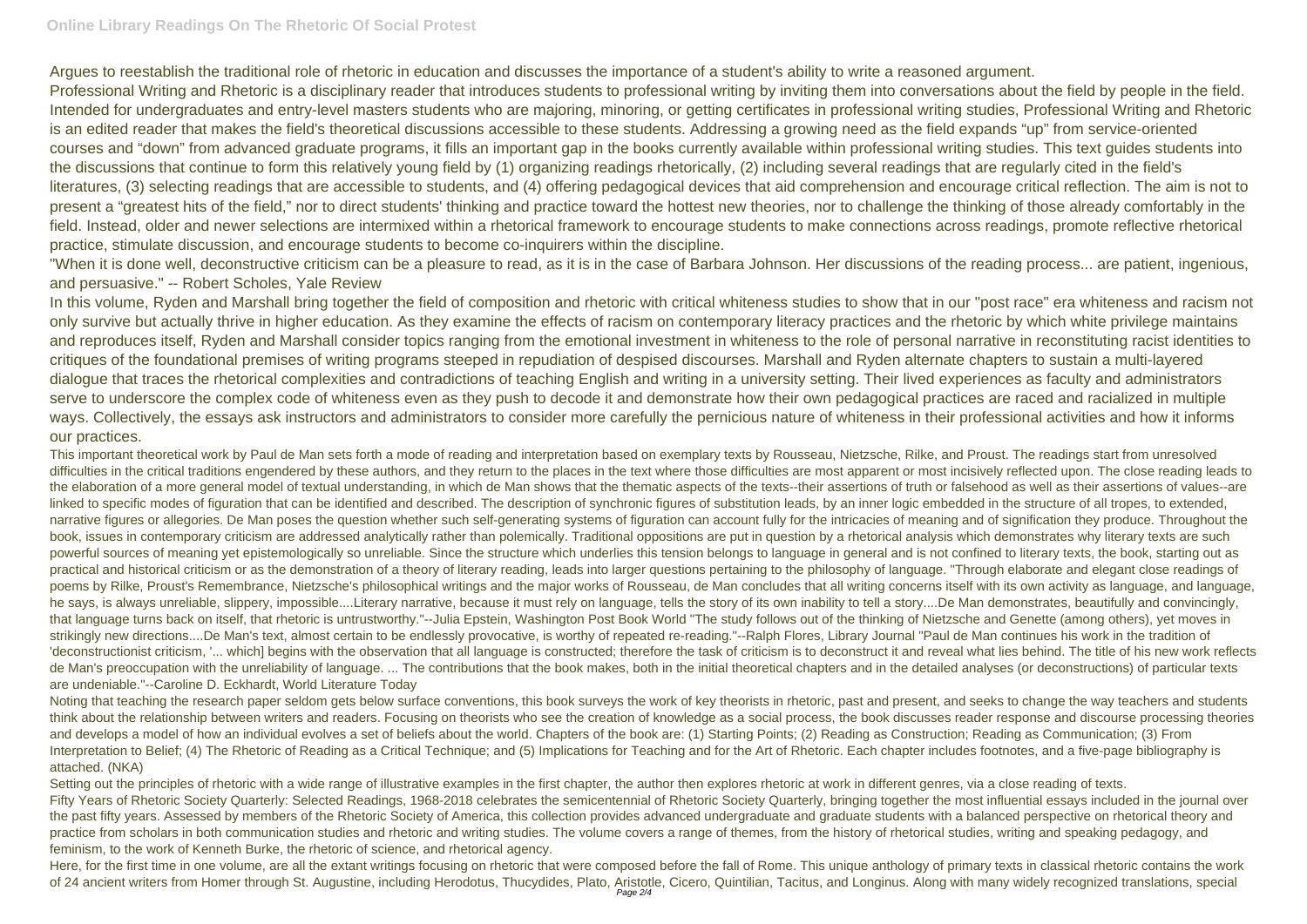## **Online Library Readings On The Rhetoric Of Social Protest**

features include the first English translations of works by Theon and Nicolaus, as well as new translations of two works by important sophists, Gorgias' encomium on Helen and Alcidamas' essay on composition. The writers are grouped chronologically into historical periods, allowing the reader to understand the scope and significance of rhetoric in antiquity. Introductions are included to each period, as well as to each writer, with writers' biographies, major works, and salient features of excerpts.

The Rhetoric of Suffering draws on the book of Job as a touchstone for the contradictions and polemics that infect various C18th works - poetry, philosophy, political oratory, accounts of exploration, commentaries on criminal law - which tried to account for the relations between humansuffering and systems of secular and divine justice. Deliberately eschewing questions of chronology or discursive coherence, genre or topic, Jonathan Lamb offers considerations of Richardson and Fielding, Hawkesworth and the South Pacific, Goldsmith and Godwin, Hume and Walpole, Blackstone and Bentham, Burke and Longinus, and Blackmore and Wright ofDerby. Asking why it was that standard consolations, which had worked for centuries, suddenly stopped working, or were treated as insults by people who felt peculiarly isolated by misery, this wide-ranging account of the improbability of complaint in the eighteenth century offers an answer. Far from crystallizing or objectifying the issue of complaint, the book of Job seems to restore its limitless and unprecedented urgency. The Rhetoric of Suffering examines complaints that fall into this dissident and singular category, and relates their improbability to the aesthetics of thesublime, and to current theories of practice and communication. Lamb focuses on William Warburton's contentious interpretation of Job, contained in his Divine Legation of Moses Demonstrated (1738-1741), a prime example of the debate that emerges when Job is used as an unequivocal justification ofprovidence.

This brief edition of a groundbreaking textbook addresses the need for college students to develop critical reading, writing, and thinking skills for self-defense in the contentious arena of American civic rhetoric. Designed for first-year or more advanced composition and critical thinking courses, it is one-third shorter than the original edition, more affordable for students, and easier for teachers to cover in a semester or quarter. It incorporates up-to-date new readings and analysis of controversies like the growing inequality of wealth in America and the debates in the 2008 presidential campaign, expressed in opposing viewpoints from the political left and right. Exercises help students understand the ideological positions and rhetorical patterns that underlie such opposing views. Widely debated issues of whether objectivity is possible and whether there is a liberal or conservative bias in news and entertainment media, as well as in education itself, are foregrounded as topics for rhetorical analysis.

Readings on the Rhetoric of Social ProtestStrata Publishing CompanyReadings in Classical RhetoricRoutledge

This is the eBook of the printed book and may not include any media, website access codes, or print supplements that may come packaged with the bound book. This classic rhetoric/ reader/ research guide/ handbook offers the reader a complete course in writing in the rhetorical modes in one comprehensive volume. Includes critical reading/writing; research, readings that serve as models for good writing.

The editors offers readers an inclusive, accessible collection of readings by key contemporary feminist theorists as well as spirited, approachable introductions to their work & their lives. Readings in Rhetorical Fieldwork compiles foundational articles highlighting the development of fieldwork in rhetorical criticism. Presenting a wide variety of approaches, the volume begins with a section establishing the starting points for the development of fieldwork in rhetorical criticism and then examines five topics: Space & Place; Public Memory; Publics and Counterpublics; Advocacy and Activism; and Science, Technology, and Medicine. Within these sections, readers evaluate a full spectrum of methods, from interviews, to oral histories, to participant observation. This volume is invaluable for advanced undergraduate and graduate students of rhetorical criticism, rhetorical fieldwork, and qualitative methods looking for a comprehensive overview of the development of rhetorical fieldwork.

This authoritative anthology will put to rest the general impression that traditional rhetoric had little impact during the years between the death of St. Augustine and Bracciolini's rediscovery of Quintilian. Although little was added to the corpus of material called rhetoric, this discipline nonetheless played an important part as it was brought to bear on new areas of practical need. By presenting 36 rhetorical treatises -- many translated into English for the first time -- from nearly every century of the period 430 to 1416 A.D., the editors make clear the diversity of interest as well as the continuity of approach that marked the rhetoric of the Middle Ages.

This book is designed to orient the beginning student to the nature and function of rhetorical criticism, to acquaint the student with those elements in the rhetorical situation that warrant serious attention, and to teach the student a useful strategy with which to begin to practice criticism ... The focus of this book is clearly on public speeches ... Along with mastering basic concepts, the beginning critic will also be given the opportunity ... to begin grappling with fundamental and enduring critical issues ... [The authors] have included in this book texts and examples of how critics have studied those texts. [They also] offer two historical texts along with [their] own critical readings of those texts ... [The book then] presents two texts and illustrations of the various critical responses to these texts ... The first [text is] Richard Nixon's "Address on the Vietnam War, [and the second is] Jesse Jackson's "Common Ground and Common Sense" ... Finally ... several examples of critical readings by rhetorical scholars illustrate different ways to approach texts.-Pref.

Watts here argues that conventions of oral rhetoric were adapted to shape the literary form and contents of the Pentateuch. The large-scale structure-stories introducing lists of laws that conclude with divine sanctions-reproduces a common ancient strategy for persuasion. The laws' use of direct address, historical motivations and frequent repetitions serve rhetorical ends, and even the legal contradictions seem designed to appeal to competing constituencies. The instructional speeches of God and Moses reinforce the persuasive appeal by characterizing God as a just ruler and Moses as a faithful scribe. The Pentateuch was designed to persuade Persian-period Judaeans that this Torah should define their identity as Israel. An anthology of original readings, Reading Rhetorical Theory uses selections from primary sources to track the history of thinking. Two features of this book enable it to stand apart from other texts on rhetorical theory. First, its unique mix of readings blends traditional authors such as Aristotle, Plato, and Kenneth Burke with popular modern authors such as Karlyn Kohrs Campbell. Second, the editorial introductions develop a consistent and unified perspective that allows for differing interpretations of rhetorical theory at the same time that it ties together the history of the subject. Reading Rhetorical Theory is appropriate in graduate or undergraduate courses that cover the history of rhetorical theory by using primary sources to track the history of thinking about human symbolic influence.

The Rhetorical Tradition, the first comprehensive anthology of primary texts covering the history of rhetoric, examines rhetorical theory from classical antiquity through today. Extensive